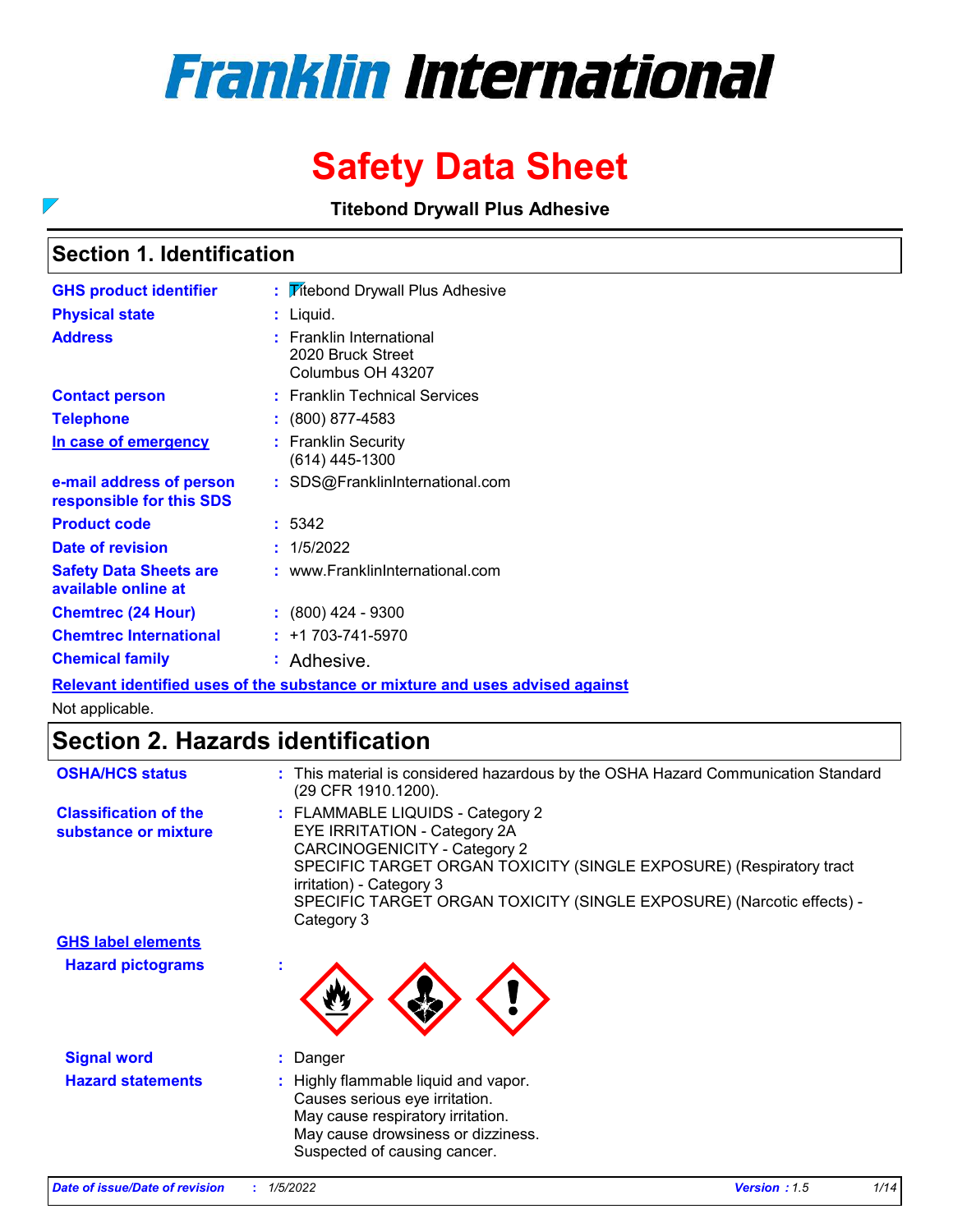### **Section 2. Hazards identification**

| : Obtain special instructions before use. Do not handle until all safety precautions have<br>been read and understood. Wear protective gloves, protective clothing and eye or face<br>protection. Keep away from heat, hot surfaces, sparks, open flames and other ignition<br>sources. No smoking. Use explosion-proof electrical, ventilating or lighting equipment.<br>Use non-sparking tools. Take action to prevent static discharges. Use only outdoors or<br>in a well-ventilated area. Avoid breathing vapor. Wash thoroughly after handling. |
|-------------------------------------------------------------------------------------------------------------------------------------------------------------------------------------------------------------------------------------------------------------------------------------------------------------------------------------------------------------------------------------------------------------------------------------------------------------------------------------------------------------------------------------------------------|
| : IF exposed or concerned: Get medical advice or attention. IF INHALED: Remove<br>person to fresh air and keep comfortable for breathing. Call a POISON CENTER or<br>doctor if you feel unwell. IF ON SKIN (or hair): Take off immediately all contaminated<br>clothing. Rinse skin with water. IF IN EYES: Rinse cautiously with water for several<br>minutes. Remove contact lenses, if present and easy to do. Continue rinsing. If eye<br>irritation persists: Get medical advice or attention.                                                   |
| : Store locked up. Store in a well-ventilated place. Keep container tightly closed. Keep<br>cool.                                                                                                                                                                                                                                                                                                                                                                                                                                                     |
| : Dispose of contents and container in accordance with all local, regional, national and<br>international regulations.                                                                                                                                                                                                                                                                                                                                                                                                                                |
| : Avoid contact with skin and clothing. Wash thoroughly after handling.                                                                                                                                                                                                                                                                                                                                                                                                                                                                               |
| : Prolonged or repeated contact may dry skin and cause irritation.                                                                                                                                                                                                                                                                                                                                                                                                                                                                                    |
|                                                                                                                                                                                                                                                                                                                                                                                                                                                                                                                                                       |

### **Section 3. Composition/information on ingredients**

| <b>Substance/mixture</b>                     | Mixture |                             |                                 |
|----------------------------------------------|---------|-----------------------------|---------------------------------|
| <b>Ingredient name</b>                       |         | $\frac{9}{6}$               | <b>CAS number</b>               |
| methyl acetate<br>In-hexane<br>vinyl acetate |         | I≥25 - ≤50<br>∣≤3<br>$≤0.3$ | 79-20-9<br>110-54-3<br>108-05-4 |

Any concentration shown as a range is to protect confidentiality or is due to batch variation.

**There are no additional ingredients present which, within the current knowledge of the supplier and in the concentrations applicable, are classified as hazardous to health or the environment and hence require reporting in this section.**

**Occupational exposure limits, if available, are listed in Section 8.**

### **Section 4. First aid measures**

|--|

| <b>Eye contact</b>  | Immediately flush eyes with plenty of water, occasionally lifting the upper and lower<br>eyelids. Check for and remove any contact lenses. Continue to rinse for at least 10<br>minutes. Get medical attention.                                                                                                                                                                                                                                                                                                                                                                                                                                                                                                                      |
|---------------------|--------------------------------------------------------------------------------------------------------------------------------------------------------------------------------------------------------------------------------------------------------------------------------------------------------------------------------------------------------------------------------------------------------------------------------------------------------------------------------------------------------------------------------------------------------------------------------------------------------------------------------------------------------------------------------------------------------------------------------------|
| <b>Inhalation</b>   | : Remove victim to fresh air and keep at rest in a position comfortable for breathing. If it<br>is suspected that fumes are still present, the rescuer should wear an appropriate mask<br>or self-contained breathing apparatus. If not breathing, if breathing is irregular or if<br>respiratory arrest occurs, provide artificial respiration or oxygen by trained personnel. It<br>may be dangerous to the person providing aid to give mouth-to-mouth resuscitation.<br>Get medical attention. If necessary, call a poison center or physician. If unconscious,<br>place in recovery position and get medical attention immediately. Maintain an open<br>airway. Loosen tight clothing such as a collar, tie, belt or waistband. |
| <b>Skin contact</b> | : Wash skin thoroughly with soap and water or use recognized skin cleanser. Remove<br>contaminated clothing and shoes. Continue to rinse for at least 10 minutes. Get<br>medical attention. Wash clothing before reuse. Clean shoes thoroughly before reuse.                                                                                                                                                                                                                                                                                                                                                                                                                                                                         |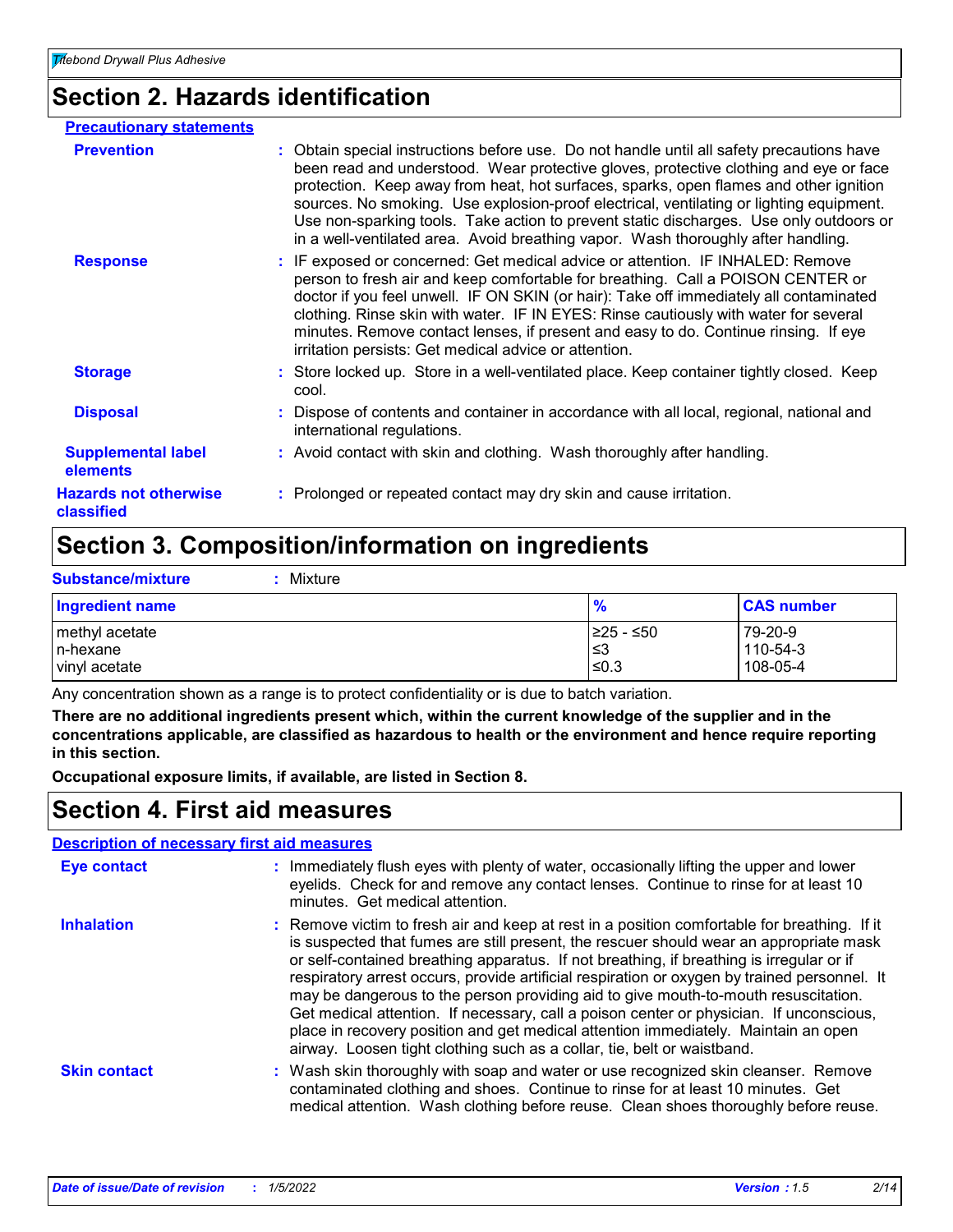### **Section 4. First aid measures**

| <b>Ingestion</b>                                   | : Wash out mouth with water. Remove dentures if any. Remove victim to fresh air and<br>keep at rest in a position comfortable for breathing. If material has been swallowed and<br>the exposed person is conscious, give small quantities of water to drink. Stop if the<br>exposed person feels sick as vomiting may be dangerous. Do not induce vomiting<br>unless directed to do so by medical personnel. If vomiting occurs, the head should be<br>kept low so that vomit does not enter the lungs. Get medical attention. If necessary,<br>call a poison center or physician. Never give anything by mouth to an unconscious<br>person. If unconscious, place in recovery position and get medical attention<br>immediately. Maintain an open airway. Loosen tight clothing such as a collar, tie, belt<br>or waistband. |
|----------------------------------------------------|-------------------------------------------------------------------------------------------------------------------------------------------------------------------------------------------------------------------------------------------------------------------------------------------------------------------------------------------------------------------------------------------------------------------------------------------------------------------------------------------------------------------------------------------------------------------------------------------------------------------------------------------------------------------------------------------------------------------------------------------------------------------------------------------------------------------------------|
| Most important symptoms/effects, acute and delayed |                                                                                                                                                                                                                                                                                                                                                                                                                                                                                                                                                                                                                                                                                                                                                                                                                               |
| <b>Potential acute health effects</b>              |                                                                                                                                                                                                                                                                                                                                                                                                                                                                                                                                                                                                                                                                                                                                                                                                                               |
| <b>Eye contact</b>                                 | : Causes serious eye irritation.                                                                                                                                                                                                                                                                                                                                                                                                                                                                                                                                                                                                                                                                                                                                                                                              |
| <b>Inhalation</b>                                  | : Can cause central nervous system (CNS) depression. May cause drowsiness or<br>dizziness. May cause respiratory irritation.                                                                                                                                                                                                                                                                                                                                                                                                                                                                                                                                                                                                                                                                                                  |
| <b>Skin contact</b>                                | : Defatting to the skin. May cause skin dryness and irritation.                                                                                                                                                                                                                                                                                                                                                                                                                                                                                                                                                                                                                                                                                                                                                               |
| <b>Ingestion</b>                                   | : Can cause central nervous system (CNS) depression.                                                                                                                                                                                                                                                                                                                                                                                                                                                                                                                                                                                                                                                                                                                                                                          |
| <b>Over-exposure signs/symptoms</b>                |                                                                                                                                                                                                                                                                                                                                                                                                                                                                                                                                                                                                                                                                                                                                                                                                                               |
| <b>Eye contact</b>                                 | : Adverse symptoms may include the following:<br>pain or irritation<br>watering<br>redness                                                                                                                                                                                                                                                                                                                                                                                                                                                                                                                                                                                                                                                                                                                                    |
| <b>Inhalation</b>                                  | : Adverse symptoms may include the following:<br>respiratory tract irritation<br>coughing<br>nausea or vomiting<br>headache<br>drowsiness/fatigue<br>dizziness/vertigo<br>unconsciousness                                                                                                                                                                                                                                                                                                                                                                                                                                                                                                                                                                                                                                     |
| <b>Skin contact</b>                                | : Adverse symptoms may include the following:<br>irritation<br>dryness<br>cracking                                                                                                                                                                                                                                                                                                                                                                                                                                                                                                                                                                                                                                                                                                                                            |
| <b>Ingestion</b>                                   | : No specific data.                                                                                                                                                                                                                                                                                                                                                                                                                                                                                                                                                                                                                                                                                                                                                                                                           |
|                                                    | Indication of immediate medical attention and special treatment needed, if necessary                                                                                                                                                                                                                                                                                                                                                                                                                                                                                                                                                                                                                                                                                                                                          |
| <b>Notes to physician</b>                          | : Treat symptomatically. Contact poison treatment specialist immediately if large<br>quantities have been ingested or inhaled.                                                                                                                                                                                                                                                                                                                                                                                                                                                                                                                                                                                                                                                                                                |
| <b>Specific treatments</b>                         | : No specific treatment.                                                                                                                                                                                                                                                                                                                                                                                                                                                                                                                                                                                                                                                                                                                                                                                                      |
| <b>Protection of first-aiders</b>                  | : No action shall be taken involving any personal risk or without suitable training. If it is<br>suspected that fumes are still present, the rescuer should wear an appropriate mask or<br>self-contained breathing apparatus. It may be dangerous to the person providing aid to<br>give mouth-to-mouth resuscitation.                                                                                                                                                                                                                                                                                                                                                                                                                                                                                                       |
| See toxicological information (Section 11)         |                                                                                                                                                                                                                                                                                                                                                                                                                                                                                                                                                                                                                                                                                                                                                                                                                               |

### **Section 5. Fire-fighting measures**

| <b>Extinguishing media</b>             |                                                        |
|----------------------------------------|--------------------------------------------------------|
| <b>Suitable extinguishing</b><br>media | : Use dry chemical, $CO2$ , water spray (fog) or foam. |
| Unsuitable extinguishing<br>media      | : Do not use water jet.                                |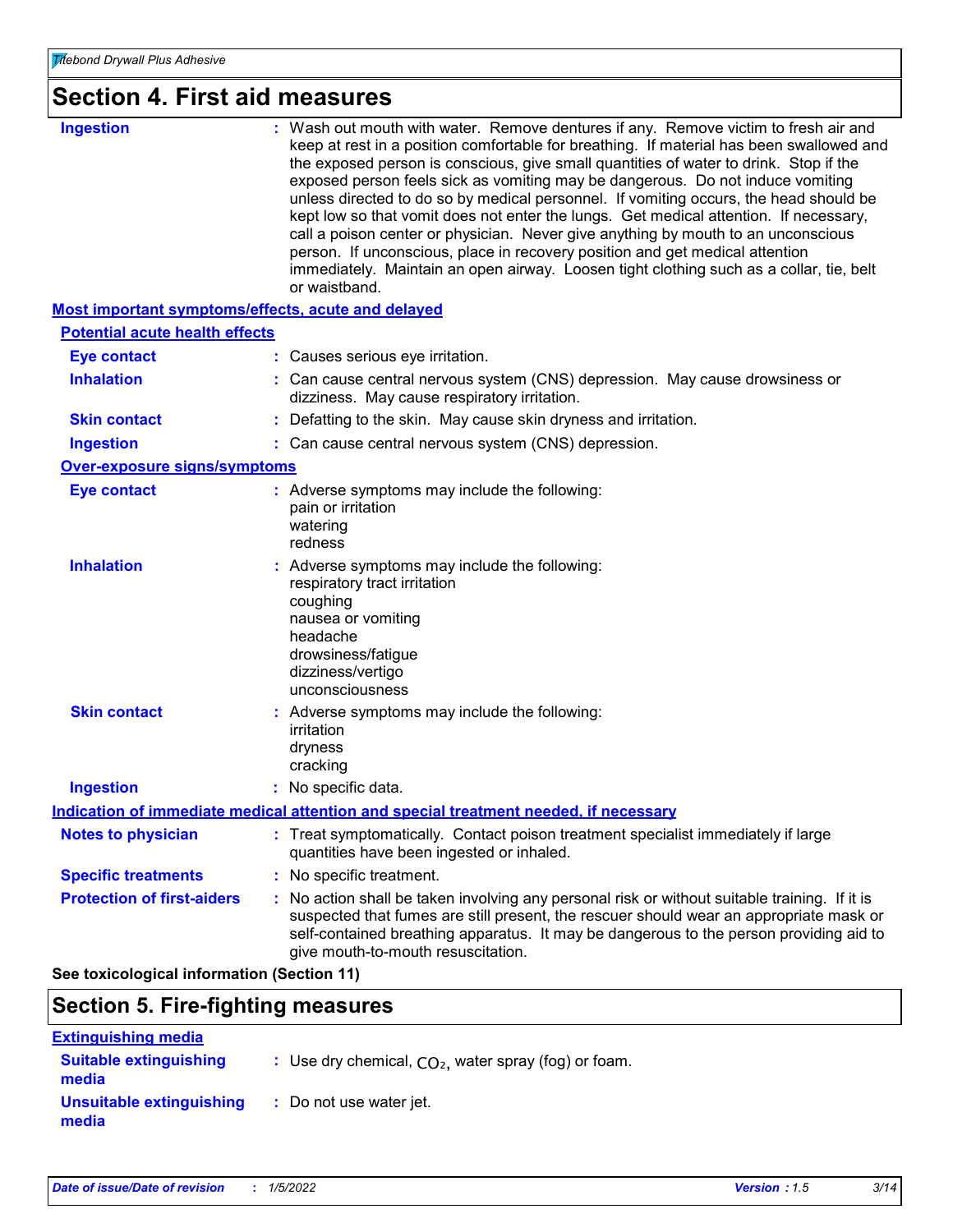### **Section 5. Fire-fighting measures**

| <b>Specific hazards arising</b><br>from the chemical     | : Highly flammable liquid and vapor. Runoff to sewer may create fire or explosion hazard.<br>In a fire or if heated, a pressure increase will occur and the container may burst, with the<br>risk of a subsequent explosion.                                                                                                  |
|----------------------------------------------------------|-------------------------------------------------------------------------------------------------------------------------------------------------------------------------------------------------------------------------------------------------------------------------------------------------------------------------------|
| <b>Hazardous thermal</b><br>decomposition products       | Decomposition products may include the following materials:<br>carbon dioxide<br>carbon monoxide                                                                                                                                                                                                                              |
| <b>Special protective actions</b><br>for fire-fighters   | : Promptly isolate the scene by removing all persons from the vicinity of the incident if<br>there is a fire. No action shall be taken involving any personal risk or without suitable<br>training. Move containers from fire area if this can be done without risk. Use water<br>spray to keep fire-exposed containers cool. |
| <b>Special protective</b><br>equipment for fire-fighters | Fire-fighters should wear appropriate protective equipment and self-contained breathing<br>apparatus (SCBA) with a full face-piece operated in positive pressure mode.                                                                                                                                                        |

### **Section 6. Accidental release measures**

#### **Personal precautions, protective equipment and emergency procedures**

| For non-emergency<br>personnel                               | : No action shall be taken involving any personal risk or without suitable training.<br>Evacuate surrounding areas. Keep unnecessary and unprotected personnel from<br>entering. Do not touch or walk through spilled material. Shut off all ignition sources.<br>No flares, smoking or flames in hazard area. Avoid breathing vapor or mist. Provide<br>adequate ventilation. Wear appropriate respirator when ventilation is inadequate. Put<br>on appropriate personal protective equipment.                                                                                                                                                                                                                                                                      |  |
|--------------------------------------------------------------|----------------------------------------------------------------------------------------------------------------------------------------------------------------------------------------------------------------------------------------------------------------------------------------------------------------------------------------------------------------------------------------------------------------------------------------------------------------------------------------------------------------------------------------------------------------------------------------------------------------------------------------------------------------------------------------------------------------------------------------------------------------------|--|
| For emergency responders                                     | : If specialized clothing is required to deal with the spillage, take note of any information in<br>Section 8 on suitable and unsuitable materials. See also the information in "For non-<br>emergency personnel".                                                                                                                                                                                                                                                                                                                                                                                                                                                                                                                                                   |  |
| <b>Environmental precautions</b>                             | : Avoid dispersal of spilled material and runoff and contact with soil, waterways, drains<br>and sewers. Inform the relevant authorities if the product has caused environmental<br>pollution (sewers, waterways, soil or air).                                                                                                                                                                                                                                                                                                                                                                                                                                                                                                                                      |  |
| <b>Methods and materials for containment and cleaning up</b> |                                                                                                                                                                                                                                                                                                                                                                                                                                                                                                                                                                                                                                                                                                                                                                      |  |
| <b>Small spill</b>                                           | : Stop leak if without risk. Move containers from spill area. Use spark-proof tools and<br>explosion-proof equipment. Dilute with water and mop up if water-soluble. Alternatively,<br>or if water-insoluble, absorb with an inert dry material and place in an appropriate waste<br>disposal container. Dispose of via a licensed waste disposal contractor.                                                                                                                                                                                                                                                                                                                                                                                                        |  |
| <b>Large spill</b>                                           | : Stop leak if without risk. Move containers from spill area. Use spark-proof tools and<br>explosion-proof equipment. Approach release from upwind. Prevent entry into sewers,<br>water courses, basements or confined areas. Wash spillages into an effluent treatment<br>plant or proceed as follows. Contain and collect spillage with non-combustible,<br>absorbent material e.g. sand, earth, vermiculite or diatomaceous earth and place in<br>container for disposal according to local regulations (see Section 13). Dispose of via a<br>licensed waste disposal contractor. Contaminated absorbent material may pose the<br>same hazard as the spilled product. Note: see Section 1 for emergency contact<br>information and Section 13 for waste disposal. |  |

### **Section 7. Handling and storage**

#### **Precautions for safe handling**

**Protective measures** : Put on appropriate personal protective equipment (see Section 8). Avoid exposure obtain special instructions before use. Do not handle until all safety precautions have been read and understood. Do not get in eyes or on skin or clothing. Do not ingest. Avoid breathing vapor or mist. Use only with adequate ventilation. Wear appropriate respirator when ventilation is inadequate. Do not enter storage areas and confined spaces unless adequately ventilated. Keep in the original container or an approved alternative made from a compatible material, kept tightly closed when not in use. Store and use away from heat, sparks, open flame or any other ignition source. Use explosion-proof electrical (ventilating, lighting and material handling) equipment. Use only non-sparking tools. Take precautionary measures against electrostatic discharges. Empty containers retain product residue and can be hazardous. Do not reuse container.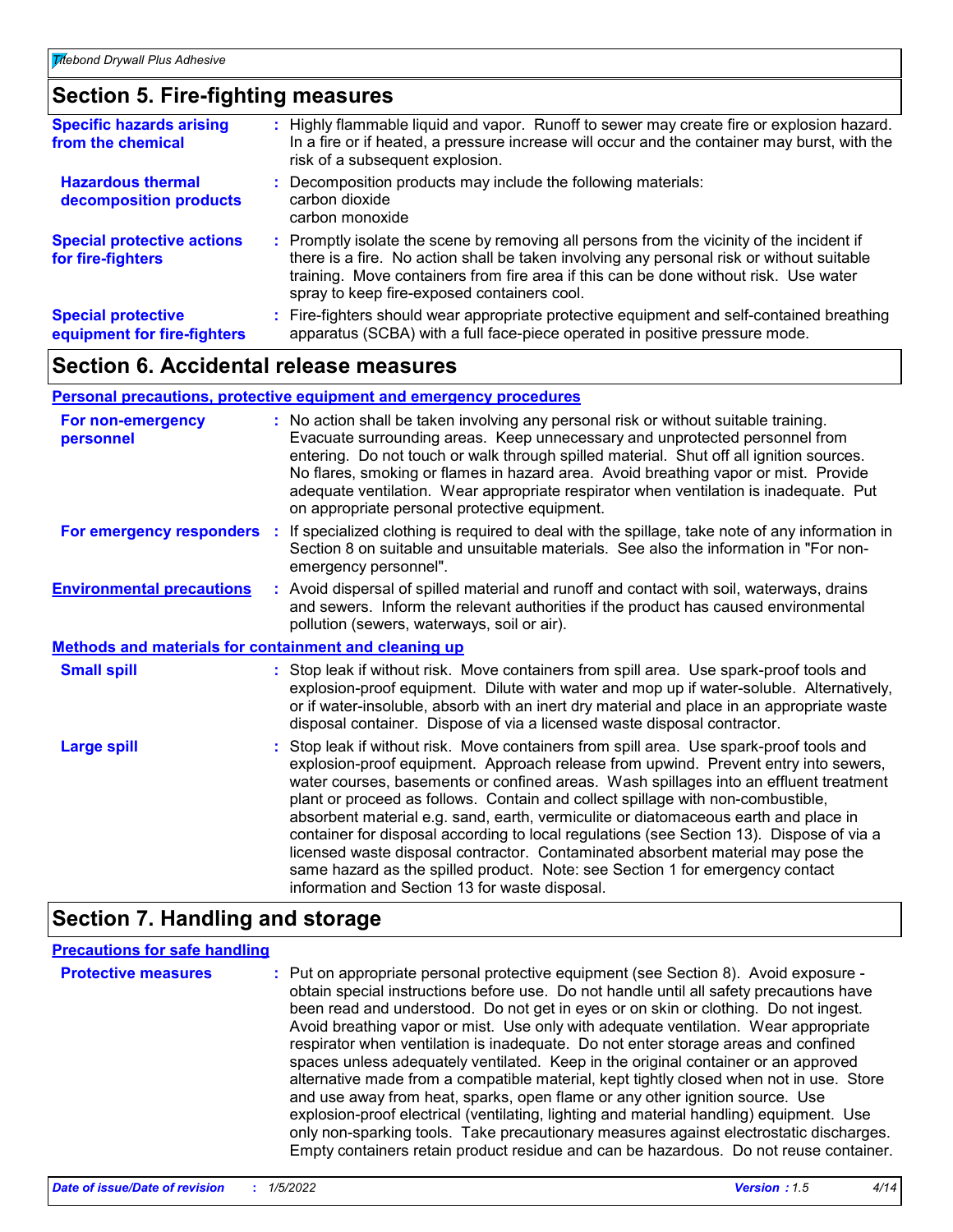### **Section 7. Handling and storage**

| <b>Advice on general</b><br>occupational hygiene                                 | : Eating, drinking and smoking should be prohibited in areas where this material is<br>handled, stored and processed. Workers should wash hands and face before eating,<br>drinking and smoking. Remove contaminated clothing and protective equipment before<br>entering eating areas. See also Section 8 for additional information on hygiene<br>measures.                                                                                                                                                                                                                                                                                                                                                                                                                                                     |
|----------------------------------------------------------------------------------|-------------------------------------------------------------------------------------------------------------------------------------------------------------------------------------------------------------------------------------------------------------------------------------------------------------------------------------------------------------------------------------------------------------------------------------------------------------------------------------------------------------------------------------------------------------------------------------------------------------------------------------------------------------------------------------------------------------------------------------------------------------------------------------------------------------------|
| <b>Conditions for safe storage,</b><br>including any<br><b>incompatibilities</b> | : Store between the following temperatures: -17 to 40 $^{\circ}$ C (1.4 to 104 $^{\circ}$ F). Store in<br>accordance with local regulations. Store in a segregated and approved area. Store in<br>original container protected from direct sunlight in a dry, cool and well-ventilated area,<br>away from incompatible materials (see Section 10) and food and drink. Store locked up.<br>Eliminate all ignition sources. Separate from oxidizing materials. Keep container tightly<br>closed and sealed until ready for use. Containers that have been opened must be<br>carefully resealed and kept upright to prevent leakage. Do not store in unlabeled<br>containers. Use appropriate containment to avoid environmental contamination. See<br>Section 10 for incompatible materials before handling or use. |

### **Section 8. Exposure controls/personal protection**

#### **Control parameters**

#### **Occupational exposure limits**

| <b>Ingredient name</b>    | <b>Exposure limits</b>                                                                                                                                                                                                                                                                                                                                                                                                                                                                                                                                                                                                                               |
|---------------------------|------------------------------------------------------------------------------------------------------------------------------------------------------------------------------------------------------------------------------------------------------------------------------------------------------------------------------------------------------------------------------------------------------------------------------------------------------------------------------------------------------------------------------------------------------------------------------------------------------------------------------------------------------|
| methyl acetate            | ACGIH TLV (United States, 3/2020).<br>TWA: 200 ppm 8 hours.<br>TWA: $606$ mg/m <sup>3</sup> 8 hours.<br>STEL: 250 ppm 15 minutes.<br>STEL: 757 mg/m <sup>3</sup> 15 minutes.<br>OSHA PEL 1989 (United States, 3/1989).<br>TWA: 200 ppm 8 hours.<br>TWA: 610 mg/m <sup>3</sup> 8 hours.<br>STEL: 250 ppm 15 minutes.<br>STEL: 760 mg/m <sup>3</sup> 15 minutes.<br>NIOSH REL (United States, 10/2016).<br>TWA: 200 ppm 10 hours.<br>TWA: 610 mg/m <sup>3</sup> 10 hours.<br>STEL: 250 ppm 15 minutes.<br>STEL: 760 mg/m <sup>3</sup> 15 minutes.<br>OSHA PEL (United States, 5/2018).<br>TWA: 200 ppm 8 hours.<br>TWA: 610 mg/m <sup>3</sup> 8 hours. |
| n-hexane<br>vinyl acetate | OSHA PEL 1989 (United States, 3/1989).<br>TWA: 50 ppm 8 hours.<br>TWA: 180 mg/m <sup>3</sup> 8 hours.<br>NIOSH REL (United States, 10/2016).<br>TWA: 50 ppm 10 hours.<br>TWA: 180 mg/m <sup>3</sup> 10 hours.<br>ACGIH TLV (United States, 3/2020). Absorbed through skin.<br>TWA: 50 ppm 8 hours.<br>OSHA PEL (United States, 5/2018).<br>TWA: 500 ppm 8 hours.<br>TWA: $1800$ mg/m <sup>3</sup> 8 hours.<br>ACGIH TLV (United States, 3/2020).                                                                                                                                                                                                     |
|                           | TWA: 10 ppm 8 hours.<br>TWA: $35 \text{ mg/m}^3$ 8 hours.<br>STEL: 15 ppm 15 minutes.<br>STEL: 53 mg/m <sup>3</sup> 15 minutes.<br>OSHA PEL 1989 (United States, 3/1989).<br>TWA: 10 ppm 8 hours.<br>TWA: 30 mg/m <sup>3</sup> 8 hours.                                                                                                                                                                                                                                                                                                                                                                                                              |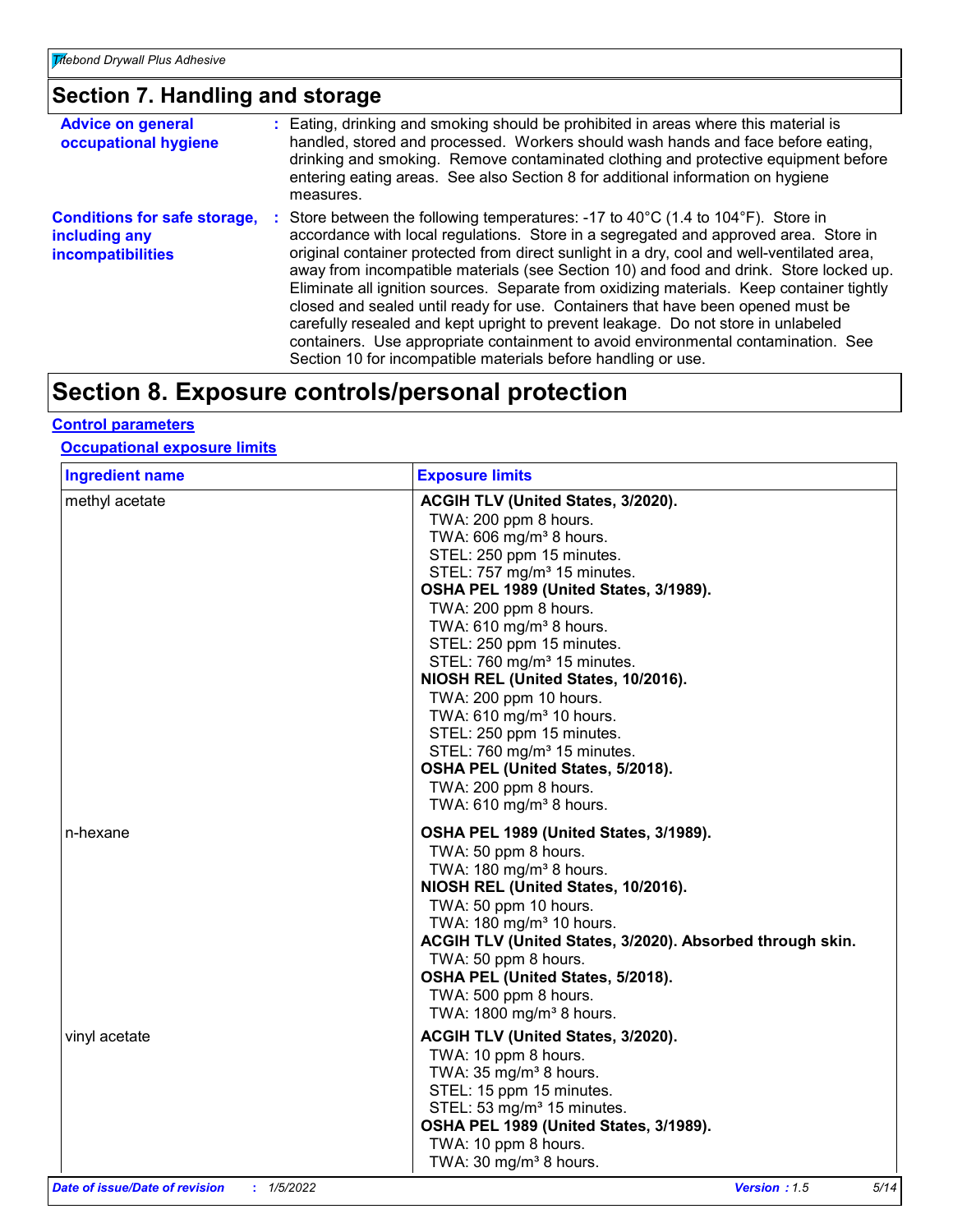### **Section 8. Exposure controls/personal protection**

|                                                   | STEL: 20 ppm 15 minutes.<br>STEL: 60 mg/m <sup>3</sup> 15 minutes.<br>NIOSH REL (United States, 10/2016).<br>CEIL: 4 ppm 15 minutes.<br>CEIL: 15 mg/m <sup>3</sup> 15 minutes.                                                                                                                                                                                                                                                                                                                                                                                                                                         |
|---------------------------------------------------|------------------------------------------------------------------------------------------------------------------------------------------------------------------------------------------------------------------------------------------------------------------------------------------------------------------------------------------------------------------------------------------------------------------------------------------------------------------------------------------------------------------------------------------------------------------------------------------------------------------------|
| <b>Appropriate engineering</b><br><b>controls</b> | : Use only with adequate ventilation. Use process enclosures, local exhaust ventilation or<br>other engineering controls to keep worker exposure to airborne contaminants below any<br>recommended or statutory limits. The engineering controls also need to keep gas,<br>vapor or dust concentrations below any lower explosive limits. Use explosion-proof<br>ventilation equipment.                                                                                                                                                                                                                                |
| <b>Environmental exposure</b><br><b>controls</b>  | : Emissions from ventilation or work process equipment should be checked to ensure<br>they comply with the requirements of environmental protection legislation. In some<br>cases, fume scrubbers, filters or engineering modifications to the process equipment<br>will be necessary to reduce emissions to acceptable levels.                                                                                                                                                                                                                                                                                        |
| <b>Individual protection measures</b>             |                                                                                                                                                                                                                                                                                                                                                                                                                                                                                                                                                                                                                        |
| <b>Hygiene measures</b>                           | : Wash hands, forearms and face thoroughly after handling chemical products, before<br>eating, smoking and using the lavatory and at the end of the working period.<br>Appropriate techniques should be used to remove potentially contaminated clothing.<br>Wash contaminated clothing before reusing. Ensure that eyewash stations and safety<br>showers are close to the workstation location.                                                                                                                                                                                                                      |
| <b>Eye/face protection</b>                        | : Safety eyewear complying with an approved standard should be used when a risk<br>assessment indicates this is necessary to avoid exposure to liquid splashes, mists,<br>gases or dusts. If contact is possible, the following protection should be worn, unless<br>the assessment indicates a higher degree of protection: chemical splash goggles.                                                                                                                                                                                                                                                                  |
| <b>Skin protection</b>                            |                                                                                                                                                                                                                                                                                                                                                                                                                                                                                                                                                                                                                        |
| <b>Hand protection</b>                            | : Chemical-resistant, impervious gloves complying with an approved standard should be<br>worn at all times when handling chemical products if a risk assessment indicates this is<br>necessary. Considering the parameters specified by the glove manufacturer, check<br>during use that the gloves are still retaining their protective properties. It should be<br>noted that the time to breakthrough for any glove material may be different for different<br>glove manufacturers. In the case of mixtures, consisting of several substances, the<br>protection time of the gloves cannot be accurately estimated. |
| <b>Body protection</b>                            | : Personal protective equipment for the body should be selected based on the task being<br>performed and the risks involved and should be approved by a specialist before<br>handling this product. When there is a risk of ignition from static electricity, wear anti-<br>static protective clothing. For the greatest protection from static discharges, clothing<br>should include anti-static overalls, boots and gloves.                                                                                                                                                                                         |
| <b>Other skin protection</b>                      | : Appropriate footwear and any additional skin protection measures should be selected<br>based on the task being performed and the risks involved and should be approved by a<br>specialist before handling this product.                                                                                                                                                                                                                                                                                                                                                                                              |
| <b>Respiratory protection</b>                     | : Based on the hazard and potential for exposure, select a respirator that meets the<br>appropriate standard or certification. Respirators must be used according to a<br>respiratory protection program to ensure proper fitting, training, and other important<br>aspects of use.                                                                                                                                                                                                                                                                                                                                    |

### **Section 9. Physical and chemical properties**

| <b>Appearance</b>     |                    |
|-----------------------|--------------------|
| <b>Physical state</b> | : Liquid. [Paste.] |
| <b>Color</b>          | : Brown. [Light]   |
| Odor                  | $:$ Solvent(s)     |
| <b>Odor threshold</b> | : Not available.   |
| рH                    | : Not applicable.  |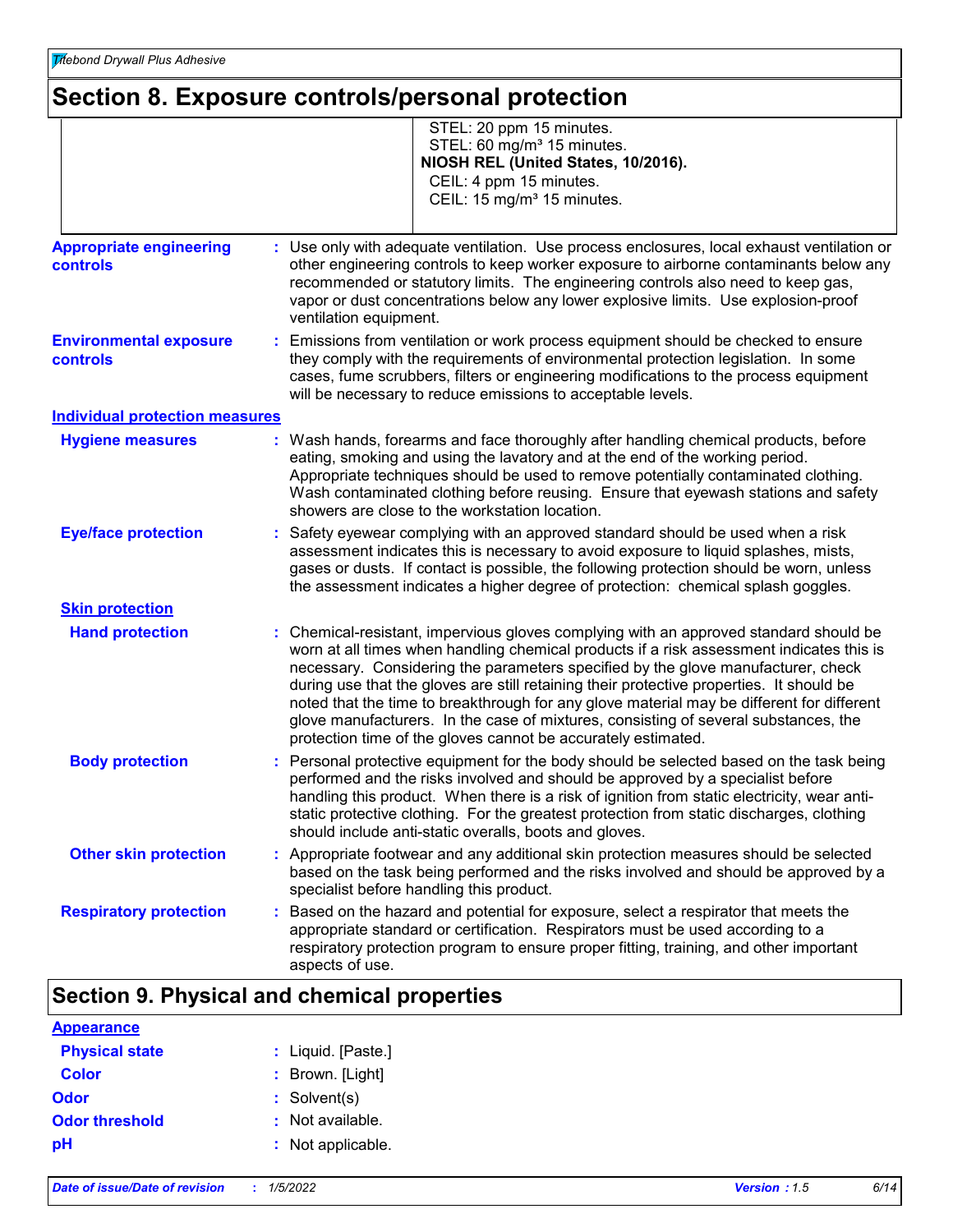### **Section 9. Physical and chemical properties**

| <b>Melting point</b>                              | : Not available.                                                                                                            |
|---------------------------------------------------|-----------------------------------------------------------------------------------------------------------------------------|
| <b>Boiling point</b>                              | : $54.44^{\circ}$ C (130 $^{\circ}$ F)                                                                                      |
| <b>Flash point</b>                                | : Closed cup: -13 $^{\circ}$ C (8.6 $^{\circ}$ F) [Setaflash.]                                                              |
| <b>Evaporation rate</b>                           | $:$ >1 (butyl acetate = 1)                                                                                                  |
| <b>Flammability (solid, gas)</b>                  | : Flammable in the presence of the following materials or conditions: open flames, sparks<br>and static discharge and heat. |
| Lower and upper explosive<br>(flammable) limits   | : Not available.                                                                                                            |
| <b>VOC (less water, less)</b><br>exempt solvents) | : $44$ g/l                                                                                                                  |
| <b>Volatility</b>                                 | $: 37.28\%$ (w/w)                                                                                                           |
| <b>Vapor density</b>                              | : Not available.                                                                                                            |
| <b>Relative density</b>                           | : 1.28009                                                                                                                   |
| <b>Solubility</b>                                 | : Very slightly soluble in the following materials: cold water and hot water.                                               |
| <b>Solubility in water</b>                        | : Not available.                                                                                                            |
| <b>Partition coefficient: n-</b><br>octanol/water | : Not available.                                                                                                            |
| <b>Auto-ignition temperature</b>                  | : $252^{\circ}$ C (485.6 $^{\circ}$ F)                                                                                      |
| <b>Decomposition temperature</b>                  | : Not available.                                                                                                            |
| <b>Viscosity</b>                                  | : Not available.                                                                                                            |
|                                                   |                                                                                                                             |

### **Section 10. Stability and reactivity**

| <b>Reactivity</b>                                   | : No specific test data related to reactivity available for this product or its ingredients.                                                                                 |
|-----------------------------------------------------|------------------------------------------------------------------------------------------------------------------------------------------------------------------------------|
| <b>Chemical stability</b>                           | : The product is stable.                                                                                                                                                     |
| <b>Possibility of hazardous</b><br><b>reactions</b> | : Under normal conditions of storage and use, hazardous reactions will not occur.                                                                                            |
| <b>Conditions to avoid</b>                          | : Avoid all possible sources of ignition (spark or flame). Do not pressurize, cut, weld,<br>braze, solder, drill, grind or expose containers to heat or sources of ignition. |
| <b>Incompatible materials</b>                       | Reactive or incompatible with the following materials:<br>oxidizing materials                                                                                                |
| <b>Hazardous decomposition</b><br>products          | : Under normal conditions of storage and use, hazardous decomposition products should<br>not be produced.                                                                    |
|                                                     |                                                                                                                                                                              |

### **Section 11. Toxicological information**

### **Information on toxicological effects**

#### **Acute toxicity**

| <b>Product/ingredient name</b> | <b>Result</b>                | <b>Species</b> | <b>Dose</b>             | <b>Exposure</b> |
|--------------------------------|------------------------------|----------------|-------------------------|-----------------|
| methyl acetate                 | LD50 Dermal                  | Rabbit         | $>5$ g/kg               |                 |
|                                | LD50 Oral                    | Rat            | $>5$ g/kg               |                 |
| n-hexane                       | LC50 Inhalation Gas.         | Rat            | 48000 ppm               | 4 hours         |
|                                | LD50 Dermal                  | Rabbit         | >3295 mg/kg             |                 |
|                                | LD50 Oral                    | Rat            | 15840 mg/kg             |                 |
| vinyl acetate                  | <b>LC50 Inhalation Vapor</b> | Rat            | 11400 mg/m <sup>3</sup> | l4 hours        |
|                                | LD50 Dermal                  | Rabbit         | 2335 mg/kg              |                 |
|                                | LD50 Oral                    | Rat            | 2900 mg/kg              |                 |

### **Irritation/Corrosion**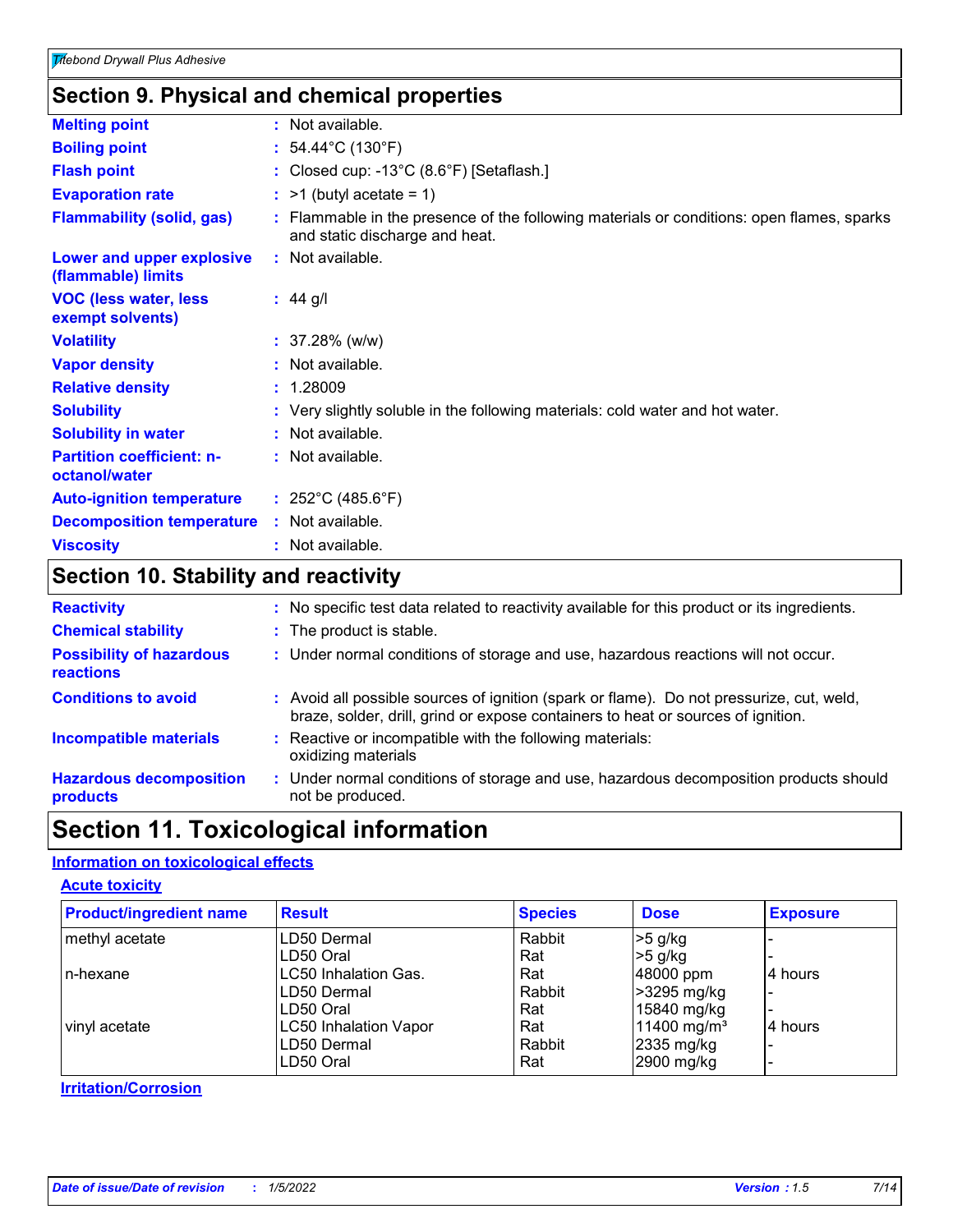### **Section 11. Toxicological information**

| <b>Product/ingredient name</b> | <b>Result</b>            | <b>Species</b> | <b>Score</b> | <b>Exposure</b>       | <b>Observation</b> |
|--------------------------------|--------------------------|----------------|--------------|-----------------------|--------------------|
| methyl acetate                 | Eyes - Moderate irritant | Rabbit         |              | 24 hours 100          |                    |
|                                | Skin - Mild irritant     | Rabbit         |              | mg<br>24 hours 500    |                    |
|                                | Skin - Moderate irritant | Rabbit         |              | mg<br>24 hours 20     |                    |
| n-hexane                       | Eyes - Mild irritant     | Rabbit         |              | mg<br>$10 \text{ mg}$ |                    |

**Conclusion/Summary**

- **Skin :** Prolonged or repeated contact can defat the skin and lead to irritation, cracking and/or dermatitis.
- **Eyes :** This product may irritate eyes upon contact.

and may lead to unconsciousness.

- 
- **Respiratory :** High vapor concentrations can cause headaches, dizziness, drowsiness and nausea
- **Sensitization**

Not available.

**Mutagenicity**

Not available.

#### **Carcinogenicity**

Not available.

### **Classification**

| <b>Product/ingredient name</b> | <b>OSHA</b> | <b>IARC</b> | <b>NTP</b> |
|--------------------------------|-------------|-------------|------------|
| I vinyl acetate                |             | 2Β          |            |

### **Reproductive toxicity**

Not available.

#### **Teratogenicity**

Not available.

#### **Specific target organ toxicity (single exposure)**

| <b>Name</b>                           | <b>Category</b> | <b>Route of</b><br>exposure | <b>Target organs</b>                    |
|---------------------------------------|-----------------|-----------------------------|-----------------------------------------|
| <b>Mitebond Drywall Plus Adhesive</b> | Category 3      |                             | Respiratory tract<br>l irritation       |
|                                       | Category 3      |                             | l Narcotic effects                      |
| In-hexane                             | Category 3      |                             | Respiratory tract<br>Irritation         |
|                                       | Category 3      |                             | l Narcotic effects                      |
| vinyl acetate                         | Category 3      |                             | Respiratory tract<br><b>lirritation</b> |

#### **Specific target organ toxicity (repeated exposure)**

| <b>Name</b> | <b>Category</b>        | <b>Route of</b><br>exposure | <b>Target organs</b>         |
|-------------|------------------------|-----------------------------|------------------------------|
| In-hexane   | ∣Category <sup>1</sup> | l inhalation                | peripheral nervous<br>svstem |

#### **Aspiration hazard**

| <b>Name</b> | <u>l Result</u>                           |
|-------------|-------------------------------------------|
| In-hexane   | ASPIRATION HAZARD - Category <sup>1</sup> |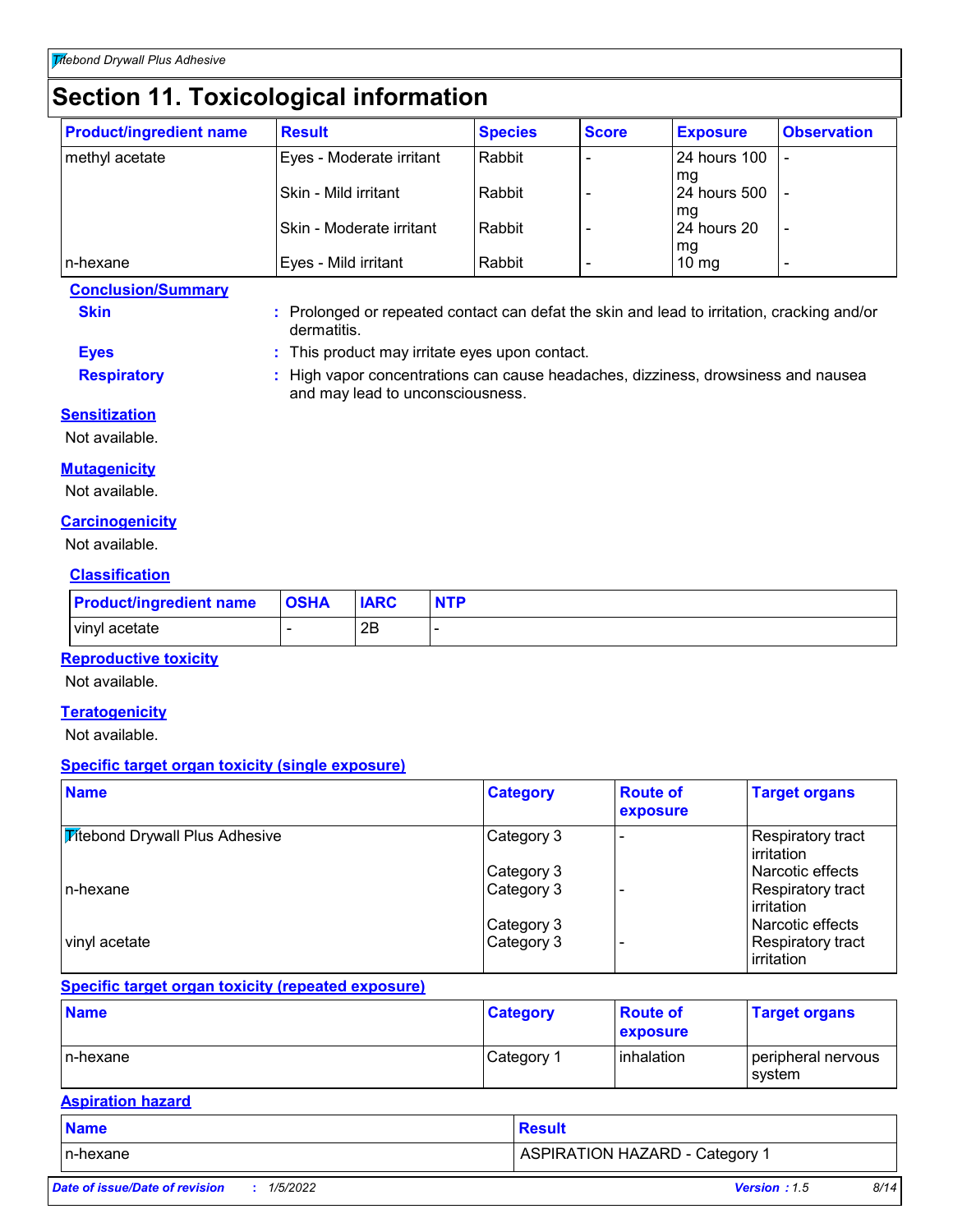### **Section 11. Toxicological information**

| <b>Information on the likely</b><br>routes of exposure | : Not available.                                                                                                                                                       |
|--------------------------------------------------------|------------------------------------------------------------------------------------------------------------------------------------------------------------------------|
| <b>Potential acute health effects</b>                  |                                                                                                                                                                        |
| <b>Eye contact</b>                                     | : Causes serious eye irritation.                                                                                                                                       |
| <b>Inhalation</b>                                      | : Can cause central nervous system (CNS) depression. May cause drowsiness or<br>dizziness. May cause respiratory irritation.                                           |
| <b>Skin contact</b>                                    | : Defatting to the skin. May cause skin dryness and irritation.                                                                                                        |
| <b>Ingestion</b>                                       | : Can cause central nervous system (CNS) depression.                                                                                                                   |
|                                                        | Symptoms related to the physical, chemical and toxicological characteristics                                                                                           |
| <b>Eye contact</b>                                     | : Adverse symptoms may include the following:<br>pain or irritation<br>watering<br>redness                                                                             |
| <b>Inhalation</b>                                      | : Adverse symptoms may include the following:<br>respiratory tract irritation<br>coughing<br>nausea or vomiting<br>headache<br>drowsiness/fatigue<br>dizziness/vertigo |
| <b>Skin contact</b>                                    | unconsciousness<br>: Adverse symptoms may include the following:<br>irritation<br>dryness<br>cracking                                                                  |
| <b>Ingestion</b>                                       | : No specific data.                                                                                                                                                    |
|                                                        | Delayed and immediate effects and also chronic effects from short and long term exposure                                                                               |
| <b>Short term exposure</b>                             |                                                                                                                                                                        |
| <b>Potential immediate</b><br>effects                  | : Not available.                                                                                                                                                       |
| <b>Potential delayed effects</b>                       | : Not available.                                                                                                                                                       |
| <b>Long term exposure</b>                              |                                                                                                                                                                        |
| <b>Potential immediate</b><br>effects                  | : Not available.                                                                                                                                                       |
| <b>Potential delayed effects : Not available.</b>      |                                                                                                                                                                        |
| <b>Potential chronic health effects</b>                |                                                                                                                                                                        |
| Not available.                                         |                                                                                                                                                                        |
| <b>General</b>                                         | : Prolonged or repeated contact can defat the skin and lead to irritation, cracking and/or<br>dermatitis.                                                              |
| <b>Carcinogenicity</b>                                 | Suspected of causing cancer. Risk of cancer depends on duration and level of<br>exposure.                                                                              |
| <b>Mutagenicity</b>                                    | : No known significant effects or critical hazards.                                                                                                                    |
| <b>Teratogenicity</b>                                  | : No known significant effects or critical hazards.                                                                                                                    |
| <b>Developmental effects</b>                           | : No known significant effects or critical hazards.                                                                                                                    |
| <b>Fertility effects</b>                               | : No known significant effects or critical hazards.                                                                                                                    |
| <b>Numerical measures of toxicity</b>                  |                                                                                                                                                                        |
| <b>Acute toxicity estimates</b>                        |                                                                                                                                                                        |
| Not available.                                         |                                                                                                                                                                        |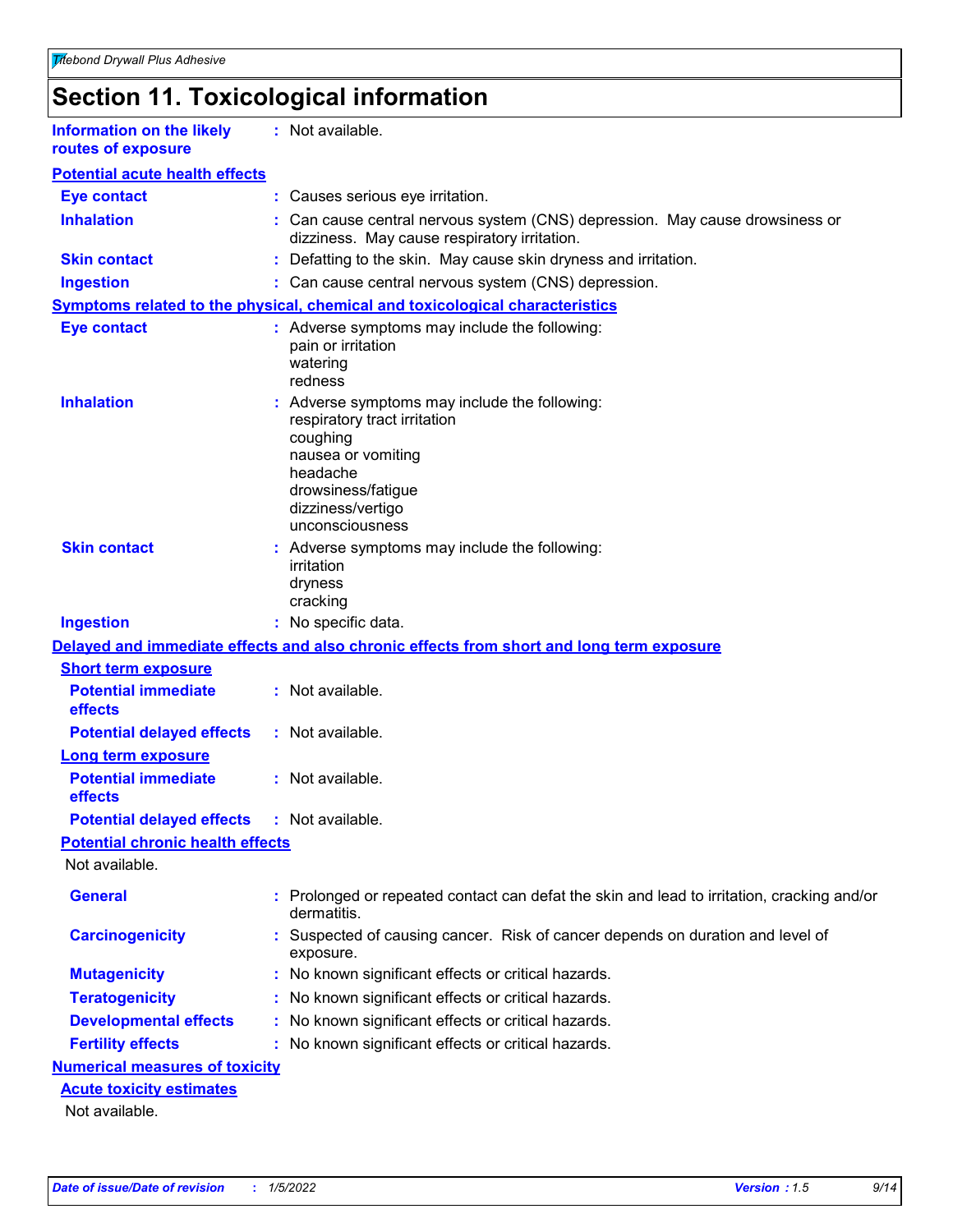### **Section 12. Ecological information**

### **Toxicity**

| <b>Product/ingredient name</b> | <b>Result</b>                                   | <b>Species</b>                            | <b>Exposure</b> |
|--------------------------------|-------------------------------------------------|-------------------------------------------|-----------------|
| methyl acetate                 | Acute LC50 320000 µg/l Fresh water              | Fish - Pimephales promelas                | 96 hours        |
| In-hexane                      | Acute EC50 0.89 mg/l                            | Algae                                     | 96 hours        |
|                                | Acute EC50 3.9 mg/l                             | Crustaceans                               | 48 hours        |
|                                | Acute LC50 2500 µg/l Fresh water                | Fish - Pimephales promelas                | 96 hours        |
|                                | Chronic NOEC 4.9 mg/l                           | Crustaceans                               | 21 days         |
|                                | Chronic NOEC 2.8 mg/l                           | Fish - rainbow trout                      | 28 days         |
| vinyl acetate                  | Acute EC50 8.81 mg/l                            | Algae - Pseudokirchnerella<br>subcapitata | 96 hours        |
|                                | Acute EC50 12.6 mg/l                            | Daphnia                                   | 48 hours        |
|                                | Acute LC50 10000 to 100000 µg/l<br>Marine water | Crustaceans - Crangon crangon -<br>Larvae | 48 hours        |
|                                | Acute LC50 14000 µg/l Fresh water               | Fish - Pimephales promelas                | 96 hours        |
|                                | Chronic NOEC 1.58 mg/l                          | Algae - Pseudokirchnerella<br>subcapitata | 96 hours        |

#### **Persistence and degradability**

| <b>Product/ingredient name</b> | <b>Aquatic half-life</b> | ∣PhotoIvsis | Biodegradability |
|--------------------------------|--------------------------|-------------|------------------|
| In-hexane                      |                          |             | Readily          |
| vinyl acetate                  |                          |             | Readily          |

#### **Bioaccumulative potential**

| <b>Product/ingredient name</b>               | $\mathsf{LogP}_\mathsf{ow}$ | <b>BCF</b>      | <b>Potential</b>   |
|----------------------------------------------|-----------------------------|-----------------|--------------------|
| methyl acetate<br>In-hexane<br>vinyl acetate | 0.18<br>0.73                | 501.187<br>3.16 | low<br>high<br>low |

#### **Mobility in soil**

**Soil/water partition coefficient (Koc)** 

**:** Not available.

**Other adverse effects :** No known significant effects or critical hazards.

### **Section 13. Disposal considerations**

**Disposal methods :**

The generation of waste should be avoided or minimized wherever possible. Disposal of this product, solutions and any by-products should at all times comply with the requirements of environmental protection and waste disposal legislation and any regional local authority requirements. Dispose of surplus and non-recyclable products via a licensed waste disposal contractor. Waste should not be disposed of untreated to the sewer unless fully compliant with the requirements of all authorities with jurisdiction. Waste packaging should be recycled. Incineration or landfill should only be considered when recycling is not feasible. This material and its container must be disposed of in a safe way. Care should be taken when handling emptied containers that have not been cleaned or rinsed out. Empty containers or liners may retain some product residues. Vapor from product residues may create a highly flammable or explosive atmosphere inside the container. Do not cut, weld or grind used containers unless they have been cleaned thoroughly internally. Avoid dispersal of spilled material and runoff and contact with soil, waterways, drains and sewers.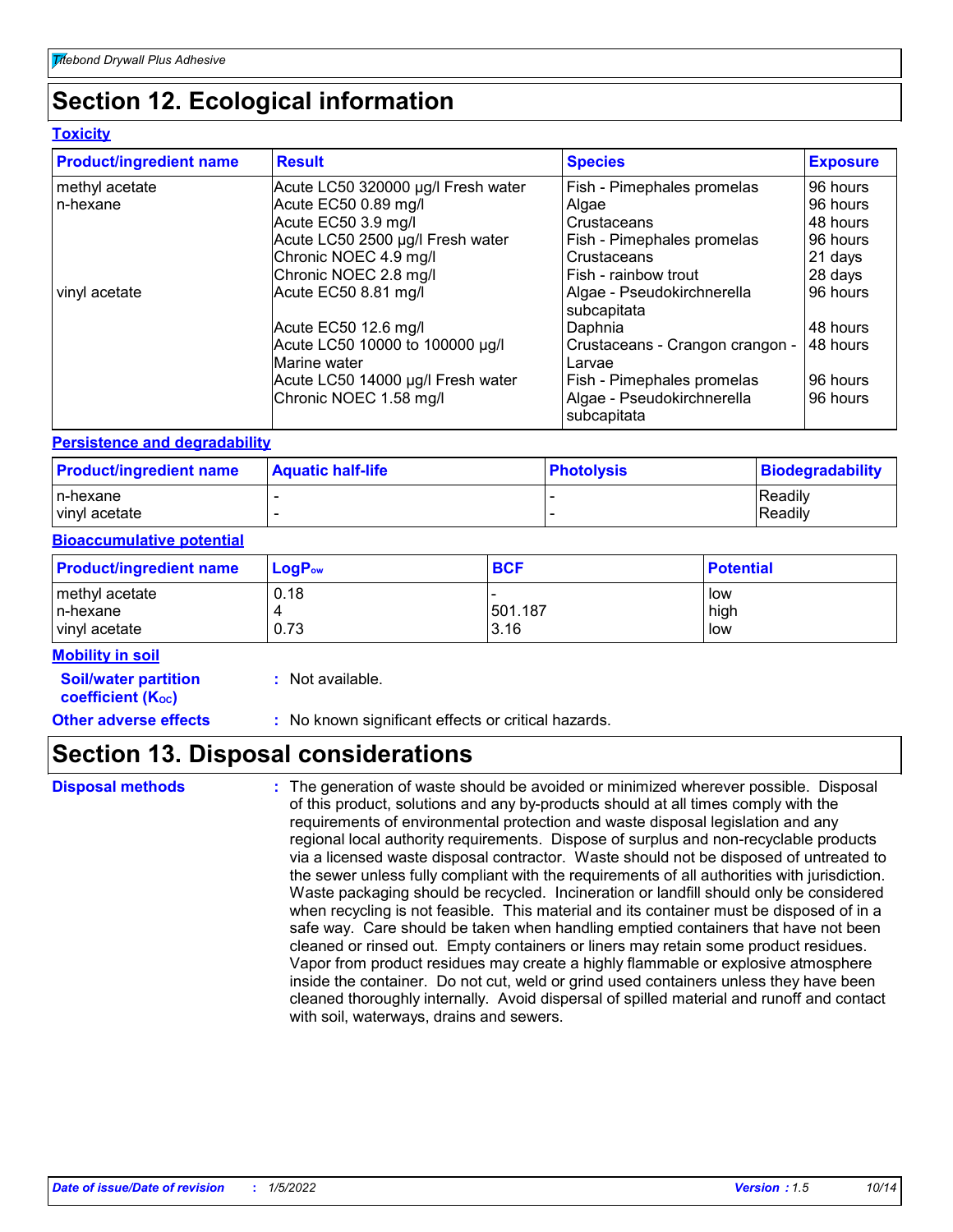### **Section 14. Transport information**

|                                        | <b>DOT</b><br><b>Classification</b>             | <b>TDG</b><br><b>Classification</b>             | <b>Mexico</b><br><b>Classification</b>          | <b>ADR/RID</b>                                  | <b>IMDG</b>                                     | <b>IATA</b>                                     |
|----------------------------------------|-------------------------------------------------|-------------------------------------------------|-------------------------------------------------|-------------------------------------------------|-------------------------------------------------|-------------------------------------------------|
| <b>UN number</b>                       | <b>UN1133</b>                                   | <b>UN1133</b>                                   | <b>UN1133</b>                                   | <b>UN1133</b>                                   | <b>UN1133</b>                                   | <b>UN1133</b>                                   |
| <b>UN proper</b><br>shipping name      | ADHESIVES,<br>containing<br>flammable<br>liquid | ADHESIVES,<br>containing<br>flammable<br>liquid | ADHESIVES,<br>containing<br>flammable<br>liquid | ADHESIVES,<br>containing<br>flammable<br>liquid | ADHESIVES,<br>containing<br>flammable<br>liquid | ADHESIVES,<br>containing<br>flammable<br>liquid |
| <b>Transport</b><br>hazard class(es)   | 3                                               | 3                                               | 3                                               | 3                                               | 3                                               | 3                                               |
| <b>Packing group</b>                   | III                                             | III                                             | III                                             | ÌШ                                              | $\mathbf{III}$                                  | III                                             |
| <b>Environmental</b><br><b>hazards</b> | No.                                             | No.                                             | No.                                             | No.                                             | No.                                             | No.                                             |

| <b>Additional information</b> |                                                                                                                                                                     |
|-------------------------------|---------------------------------------------------------------------------------------------------------------------------------------------------------------------|
| <b>DOT Classification</b>     | : Remarks Limited quantity                                                                                                                                          |
| <b>TDG Classification</b>     | : Product classified as per the following sections of the Transportation of Dangerous<br>Goods Regulations: 2.18-2.19 (Class 3).<br><b>Remarks</b> Limited quantity |
| <b>Mexico Classification</b>  | : Remarks Limited quantity                                                                                                                                          |
| <b>ADR/RID</b>                | : Tunnel code (D/E)<br><b>Remarks</b> Limited quantity                                                                                                              |
| <b>IMDG</b>                   | <b>Remarks</b> Limited quantity                                                                                                                                     |

### **Section 15. Regulatory information**

### **U.S. Federal regulations**

### **SARA 302/304**

### **Composition/information on ingredients**

|               |               |            | <b>SARA 302 TPQ</b> |           | <b>SARA 304 RQ</b> |           |
|---------------|---------------|------------|---------------------|-----------|--------------------|-----------|
| <b>Name</b>   | $\frac{9}{6}$ | <b>EHS</b> | (lbs)               | (gallons) | (lbs)              | (gallons) |
| vinyl acetate | ≤0.3          | Yes.       | 1000                | 129       | 5000               | 644.8     |

**SARA 304 RQ :** 2145669.5 lbs / 974134 kg [201031.9 gal / 760988.6 L]

### **SARA 311/312**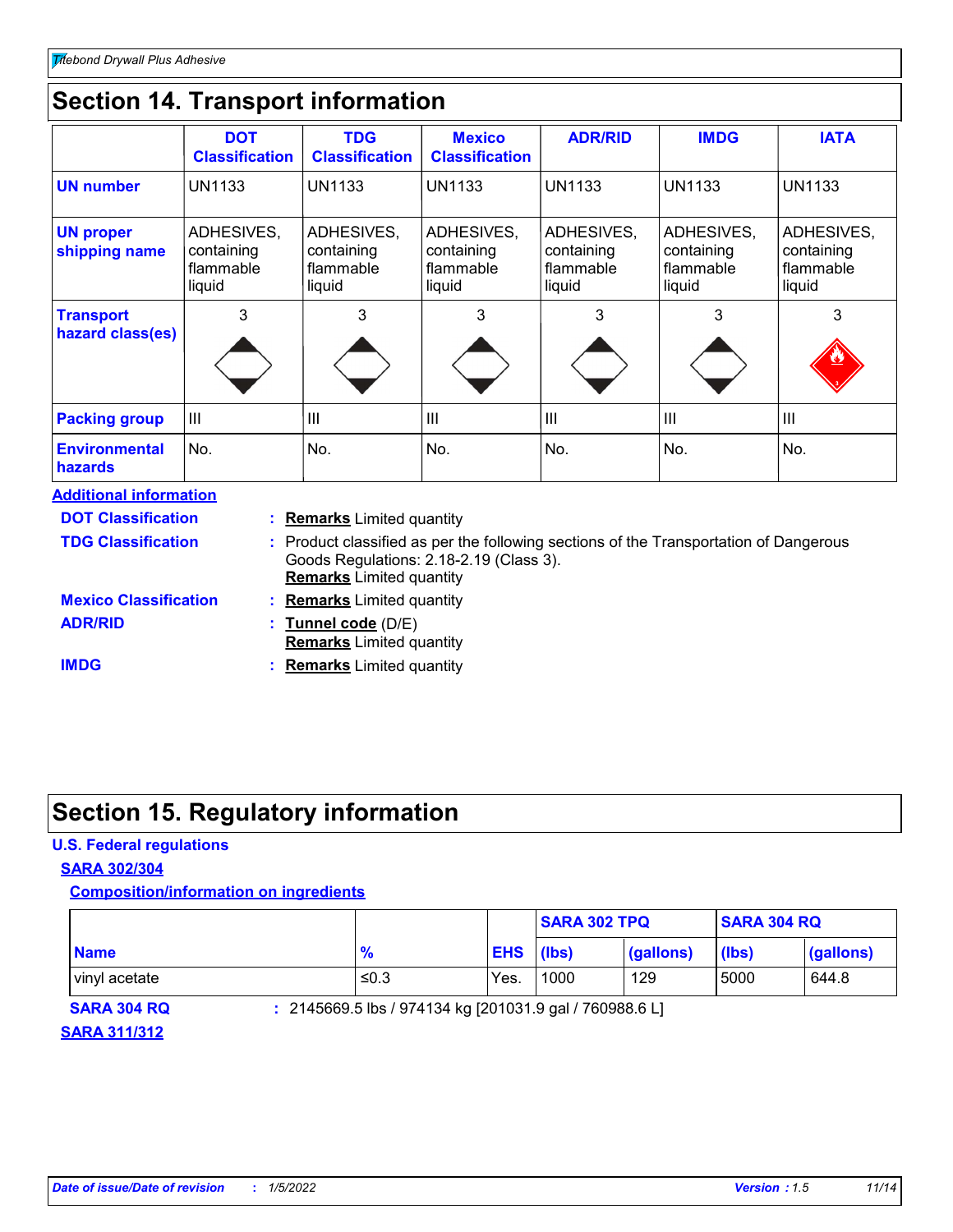### **Section 15. Regulatory information**

| <b>Classification</b> | : FLAMMABLE LIQUIDS - Category 2                                      |
|-----------------------|-----------------------------------------------------------------------|
|                       | EYE IRRITATION - Category 2A                                          |
|                       | <b>CARCINOGENICITY - Category 2</b>                                   |
|                       | SPECIFIC TARGET ORGAN TOXICITY (SINGLE EXPOSURE) (Respiratory tract   |
|                       | irritation) - Category 3                                              |
|                       | SPECIFIC TARGET ORGAN TOXICITY (SINGLE EXPOSURE) (Narcotic effects) - |
|                       | Category 3                                                            |
|                       | HNOC - Defatting irritant                                             |

#### **Composition/information on ingredients**

| <b>Name</b>    | $\frac{9}{6}$ | <b>Classification</b>                                                                                                                                                                                                                                                                                                                                                         |
|----------------|---------------|-------------------------------------------------------------------------------------------------------------------------------------------------------------------------------------------------------------------------------------------------------------------------------------------------------------------------------------------------------------------------------|
| methyl acetate | ≥25 - ≤50     | FLAMMABLE LIQUIDS - Category 2<br>EYE IRRITATION - Category 2A<br>SPECIFIC TARGET ORGAN TOXICITY (SINGLE EXPOSURE)<br>(Respiratory tract irritation) - Category 3<br>SPECIFIC TARGET ORGAN TOXICITY (SINGLE EXPOSURE)<br>(Narcotic effects) - Category 3                                                                                                                      |
| n-hexane       | ≤3            | FLAMMABLE LIQUIDS - Category 2<br>SKIN IRRITATION - Category 2<br>SPECIFIC TARGET ORGAN TOXICITY (SINGLE EXPOSURE)<br>(Respiratory tract irritation) - Category 3<br>SPECIFIC TARGET ORGAN TOXICITY (SINGLE EXPOSURE)                                                                                                                                                         |
| vinyl acetate  | ≤0.3          | (Narcotic effects) - Category 3<br>SPECIFIC TARGET ORGAN TOXICITY (REPEATED<br>EXPOSURE) - Category 1<br><b>ASPIRATION HAZARD - Category 1</b><br>FLAMMABLE LIQUIDS - Category 2<br><b>ACUTE TOXICITY (inhalation) - Category 4</b><br><b>CARCINOGENICITY - Category 2</b><br>SPECIFIC TARGET ORGAN TOXICITY (SINGLE EXPOSURE)<br>(Respiratory tract irritation) - Category 3 |

#### **SARA 313**

|                              | <b>Product name</b> | <b>CAS number</b> | $\frac{9}{6}$ |
|------------------------------|---------------------|-------------------|---------------|
| <b>Form R - Reporting</b>    | n-hexane            | $110 - 54 - 3$    | l≤3           |
| requirements                 | vinyl acetate       | $108 - 05 - 4$    | $\leq 0.3$    |
| <b>Supplier notification</b> | n-hexane            | $1110 - 54 - 3$   | l≤3           |
|                              | vinyl acetate       | $108 - 05 - 4$    | ≤0.3          |

SARA 313 notifications must not be detached from the SDS and any copying and redistribution of the SDS shall include copying and redistribution of the notice attached to copies of the SDS subsequently redistributed.

#### **State regulations**

| <b>Massachusetts</b> | : The following components are listed: METHYL ACETATE; HEXANE; N-HEXANE                                                                         |
|----------------------|-------------------------------------------------------------------------------------------------------------------------------------------------|
| <b>New York</b>      | : The following components are listed: Vinyl acetate; Hexane                                                                                    |
| <b>New Jersey</b>    | : The following components are listed: METHYL ACETATE; ACETIC ACID, METHYL<br>ESTER; VINYL ACETATE; ACETIC ACID ETHENYL ESTER; n-HEXANE; HEXANE |
| Pennsylvania         | : The following components are listed: ACETIC ACID, METHYL ESTER; ACETIC ACID<br>ETHENYL ESTER; HEXANE                                          |

#### **California Prop. 65**

**A** WARNING: This product can expose you to chemicals including n-hexane, which is known to the State of California to cause birth defects or other reproductive harm. For more information go to www.P65Warnings.ca.gov.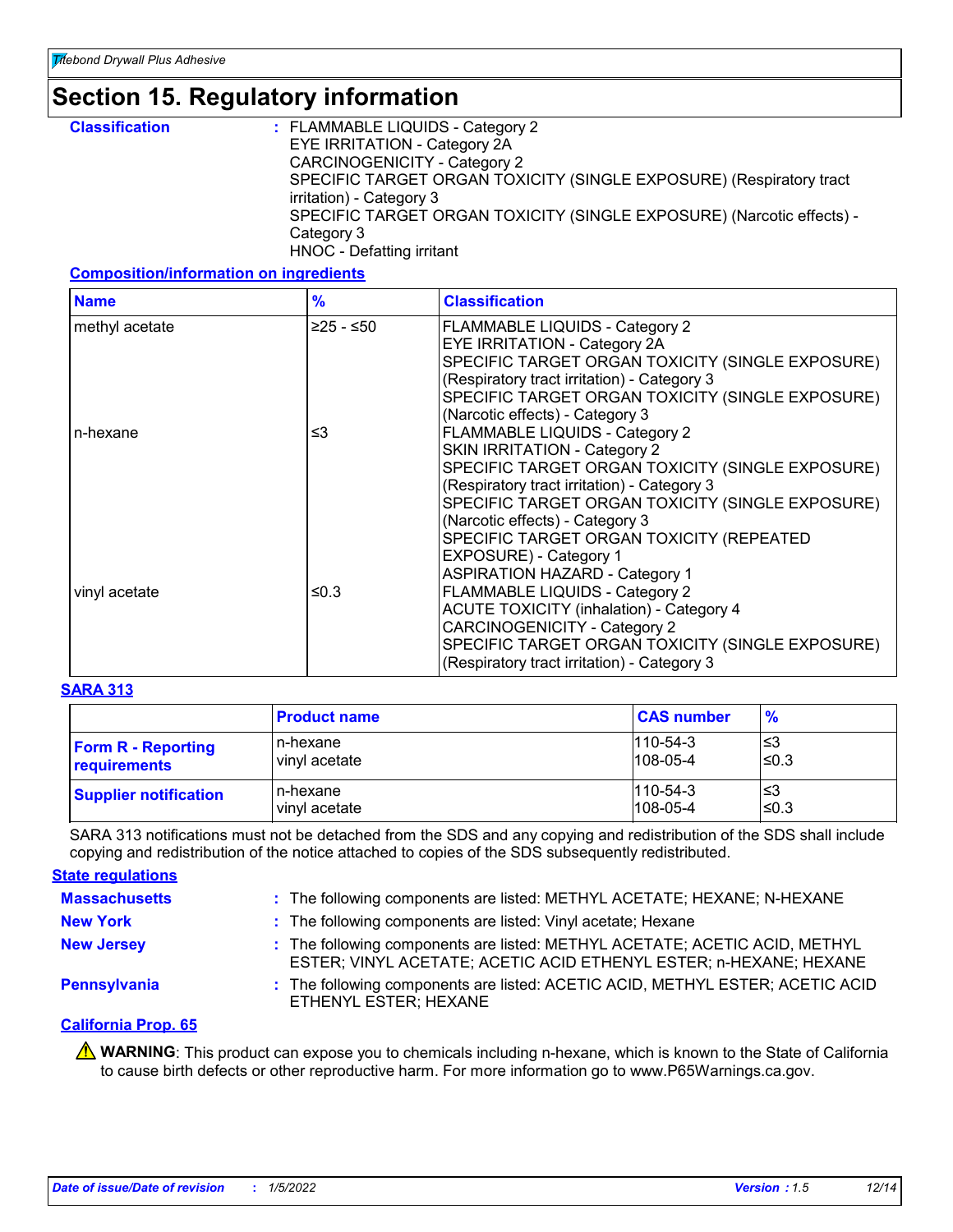### **Section 15. Regulatory information**

| <b>Ingredient name</b> | No significant risk Maximum<br>level | acceptable dosage<br><b>level</b> |
|------------------------|--------------------------------------|-----------------------------------|
| In-hexane              |                                      | Yes.                              |

#### **International regulations**

**Chemical Weapon Convention List Schedules I, II & III Chemicals** Not listed.

#### **Montreal Protocol**

Not listed.

### **Stockholm Convention on Persistent Organic Pollutants**

Not listed.

#### **UNECE Aarhus Protocol on POPs and Heavy Metals**

Not listed.

### **Inventory list**

**China :** All components are listed or exempted.

**United States TSCA 8(b) inventory**

**:** All components are active or exempted.

### **Section 16. Other information**

**Hazardous Material Information System (U.S.A.)**



**Caution: HMIS® ratings are based on a 0-4 rating scale, with 0 representing minimal hazards or risks, and 4 representing significant hazards or risks. Although HMIS® ratings and the associated label are not required on SDSs or products leaving a facility under 29 CFR 1910.1200, the preparer may choose to provide them. HMIS® ratings are to be used with a fully implemented HMIS® program. HMIS® is a registered trademark and service mark of the American Coatings Association, Inc.**

**The customer is responsible for determining the PPE code for this material. For more information on HMIS® Personal Protective Equipment (PPE) codes, consult the HMIS® Implementation Manual.**

#### **National Fire Protection Association (U.S.A.)**



**Reprinted with permission from NFPA 704-2001, Identification of the Hazards of Materials for Emergency Response Copyright ©1997, National Fire Protection Association, Quincy, MA 02269. This reprinted material is not the complete and official position of the National Fire Protection Association, on the referenced subject which is represented only by the standard in its entirety.**

**Copyright ©2001, National Fire Protection Association, Quincy, MA 02269. This warning system is intended to be interpreted and applied only by properly trained individuals to identify fire, health and reactivity hazards of chemicals. The user is referred to certain limited number of chemicals with recommended classifications in NFPA 49 and NFPA 325, which would be used as a guideline only. Whether the chemicals are classified by NFPA or not, anyone using the 704 systems to classify chemicals does so at their own risk.**